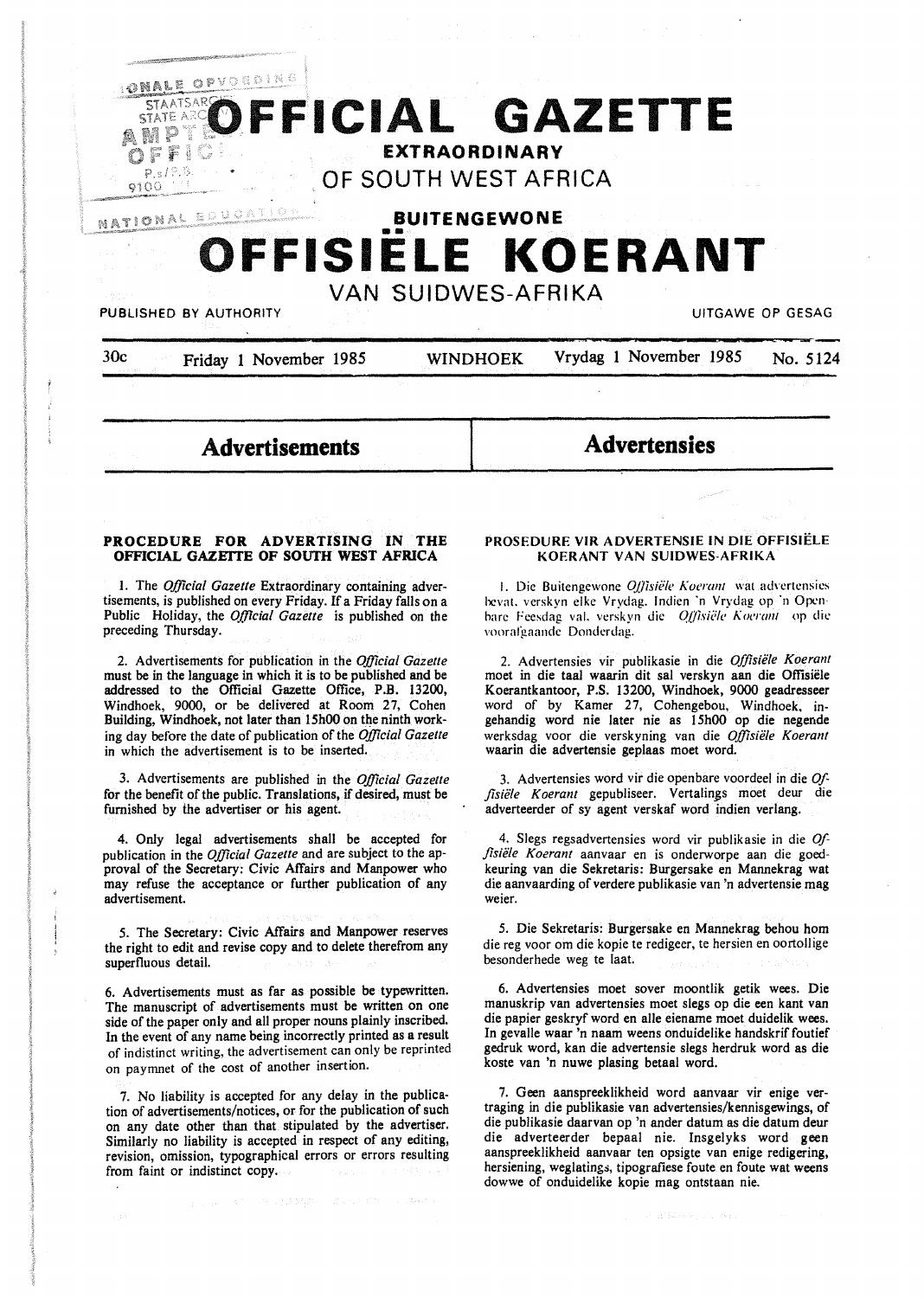8. The advertiser will be held liable for all compensation

and costs arising from any action which may be instituted against the Administrator-General as a result of the publication of a notice with or without any omission, errors, lack of clarity or in any form whatsoever.

9. The subscription for the *Official Gazette* is R20,00 per annum, post free in this territory and the Republic of South Africa, obtainable from Swapers Limited, P.O. Box 56, WINDHOEK, 9000. Postage must be prepaid by overseas subscriber. Single copies of the *Official Gazette* are obtainable from Swapers Limited, P.O. Box 56, Windhoek, 9000, at the price as printed on copy. Copies are kept in stock for two years only.

10. The charge for the insertion of notices is as follows and is payable in the form of cheques, bills, postal or money orders:

#### LIST OF FIXED TARIFF RATES

| STANDARDISED NOTICES                                                                                                                                         | Rate per<br>insertion<br>R |
|--------------------------------------------------------------------------------------------------------------------------------------------------------------|----------------------------|
| Transfer of business<br>Deeds: Lost documents<br>Business notices<br>Administration of Estates Acts Notices: Forms                                           | 3,25<br>6,00<br>5,00       |
| J. 187, 193, 197, 295, 297, 517 and 519<br>Third party insurance claims for compensation<br>Insolvency Act and Company Acts Notices: J. 28,                  | 2,00<br>2,50               |
|                                                                                                                                                              | 4,00                       |
| $N.B.$ - Forms 2 and 6 - additional statements<br>according to word count table, added to the<br>basic tariff.                                               |                            |
| Change of name (four insertions)<br>Naturalisation notices (including a reprint for the                                                                      | 25,00                      |
| advertiser)<br>Unclaimed moneys $-$ only in the <i>Official</i><br>Gazette Extraordinary, closing date 15 January                                            | 2,00                       |
| (per entry of "name, address and amount")                                                                                                                    | 0,80                       |
| Butchers' notices                                                                                                                                            | 5,00                       |
| Slum Clearance Court Notices, per premises                                                                                                                   | 4,00                       |
| Lost life insurance policies $\dots \dots \dots \dots$                                                                                                       | 2,00                       |
| NON-STANDARDISED NOTICES                                                                                                                                     |                            |
| Company notices:                                                                                                                                             | R                          |
| Short notices: Meetings, resolutions, offer of com-<br>promise, conversion of companies, voluntary win-<br>dings-up, etc.: closing of members' registers for |                            |
| transfers and/or declarations of dividends                                                                                                                   | 11,00                      |
| Liquor Licence Notices (in Gazettes, Extraor-<br>viz. June/Tvl.; November/Cape; January/O.F.S.;                                                              |                            |
| April/Natal), per bilingual application                                                                                                                      | 7,00                       |
| Declaration of dividends with profit statements,<br>including notes                                                                                          | 25,00                      |
| Long notices: Transfers, changes in respect of<br>shares or capital, redemptions, resolutions, volun-                                                        |                            |
| tary liquidations                                                                                                                                            | 37,00                      |
| Trade marks in South West Africa                                                                                                                             | 11,00                      |
| Liquidators' and other appointees' notices                                                                                                                   | 7,00                       |

8. Die adverteerder word aanspreeklik gehou vir enige skadevergoeding en koste wat voortvloei uit enige aksie wat weens die publikasie hetsy met of sonder enige weglating, foute, onduidelikhede of in watter vorm ookal, van 'n kennisgewing teen die Administrateur-generaal ingestel word.

9. Die jaarlikse intekengeld op die *Offisiële Koerant* is R20,00 posvry in hierdie gebied en die Republiek van Suid-Afrika, verkrygbaar by Swapers Beperk, Posbus 56, Windhoek, 9000. Oorsese intekenaars moet posgeld vooruitbetaal. Enkel eksemplare van die Offisiële Koerant is verkrygbaar van Swapers Beperk, Posbus 56, Windhoek, 9000 teen die prys soos gedruk op eksemplaar. Eksemplare word vir slegs twee jaar in voorraad gehou.

10. Die koste vir die plasing van kennisgewings is soos volg en is betaalbaar by wyse van tjeks, wissels, pos- of geldorders:

#### LYS VAN VASTE TARIEWE

| GESTANDAARDISEERDE<br>e portugue<br><b>KENNISGEWINGS</b>                                                                                                                                                         | Tarief per<br>plasing<br>R |
|------------------------------------------------------------------------------------------------------------------------------------------------------------------------------------------------------------------|----------------------------|
|                                                                                                                                                                                                                  | 3,25                       |
| Aktes: Verlore dokumente<br>.                                                                                                                                                                                    | 6,00                       |
| Besigheidskennisgewings                                                                                                                                                                                          | 5,00                       |
| Boedelwettekennisgewings: Vorms J. 187, 193                                                                                                                                                                      |                            |
| 197, 295, 297, 517 en 519                                                                                                                                                                                        | 2.00                       |
| Derdepartyassuransie-eise om skadevergoeding                                                                                                                                                                     | 2,50                       |
| Insolvensiewet- en maatskappywettekennisge-                                                                                                                                                                      |                            |
| wings: J. 28, J. 29. Vorms 1 tot 9                                                                                                                                                                               | 4,00                       |
| L.W. - Vorms 2 en 6 - bykomstige verkla-                                                                                                                                                                         |                            |
| rings volgens woordetaltabel, toegevoeg tot die                                                                                                                                                                  |                            |
| basiese tarief.                                                                                                                                                                                                  |                            |
| Naamsverandering (vier plasings)                                                                                                                                                                                 | 25,00                      |
| Naturalisasiekennisgewings (insluitende 'n her-                                                                                                                                                                  |                            |
| druk vir die adverteerder)                                                                                                                                                                                       | 2,00                       |
| Onopgeëiste geld — slegs in die Buitengewone                                                                                                                                                                     |                            |
| Offisiële Koerantsluitingsdatum 15 Januarie (per                                                                                                                                                                 |                            |
| inskrywing van "naam, adres en bedrag")                                                                                                                                                                          | 0.80                       |
| Slagterskennisgewings                                                                                                                                                                                            | 5,00                       |
| Slumopruimingshofkennisgewings, per perseel                                                                                                                                                                      | 4,00                       |
| Verlore lewensversekeringspolisse                                                                                                                                                                                | 2,00                       |
| NIE-GESTANDAARDISEERDE KENNISGEWINGS                                                                                                                                                                             |                            |
| Maatskappykennisgewings:                                                                                                                                                                                         |                            |
| Kort kennisgewings: Vergaderings, besluite, aan-<br>bod van skikking, omskepping van maatskappye,<br>vrywillige likwidasies, ens.: sluiting van lederegis-<br>ters vir oordragte en/of verklarings van dividende | 11.00                      |
| Dranklisensiekennisgewings (in Buitengewone Of-<br>fisiële Koerante, t.w. Junie/TVI.; November/Kaap;<br>Januarie/OVS; April/Natal) per tweetalige                                                                |                            |
| aansoek                                                                                                                                                                                                          | 7,00                       |
| Verklaring van dividende met profytstate, notas<br>ingesluit                                                                                                                                                     | 25,00                      |
| Lang kennisgewings: Oordragte, veranderings met<br>betrekking tot aandele of kapitaal, aflossings, be-<br>sluite, vrywillige likwidasies                                                                         | 37,00                      |
| Handelsmerke in Suidwes-Afrika $\ldots$                                                                                                                                                                          | 11,00                      |
| Likwidateurs en ander aangesteldes se kennisge-                                                                                                                                                                  |                            |
| wings                                                                                                                                                                                                            | 7,00                       |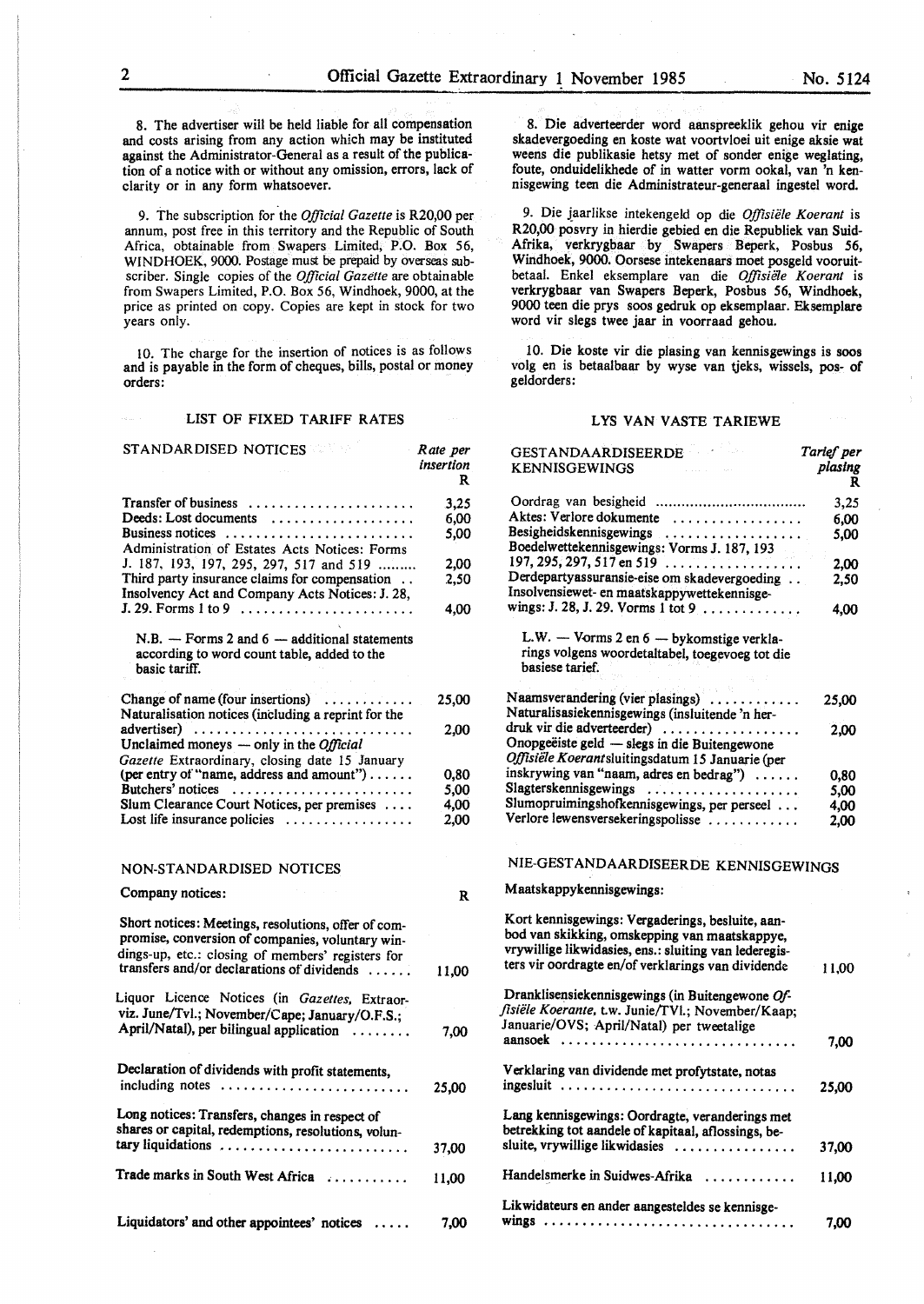SALES IN EXECUTION AND OTHER PUBLIC SALES:

| Sales in execution $\ldots \ldots \ldots \ldots \ldots \ldots \ldots$ 18,00<br>Public auctions, sales and tenders: |       |
|--------------------------------------------------------------------------------------------------------------------|-------|
|                                                                                                                    |       |
| $76$ to 250 words $\ldots \ldots \ldots \ldots \ldots \ldots \ldots$                                               | 15.00 |
|                                                                                                                    | 23.00 |

ORDERS OF THE COURT:

| Provisional and final liquidations or seque-               |       |
|------------------------------------------------------------|-------|
|                                                            | 14.00 |
| Reduction or change in capital mergers, offer of           |       |
| compromise                                                 | 37.00 |
| Judicial managements, curator bonis and similar            |       |
| and extensive rule nisi                                    | 37,00 |
| Extension of return date $\dots\dots\dots\dots\dots\dots$  | 4.00  |
| Supersession and discharge of petitions $(1, 158)$ .  4,00 |       |
|                                                            |       |

11. The charge for the insertion of advertisements other than the notices mentioned in paragraph 10 is at the rate of 56c per cm double column. (Fractions of a cm must be calculated as a cm).

12. No advertisements shall be inserted unless the charge is prepaid, Cheques, drafts, postal or money orders must be made payable to the Secretary: Civic Affairs and Manpower.

#### Vorm/Form J 187

#### **LIQUIDATION AND DISTRIBUTION ACCOUNTS IN DECEASED ESTATES LYING FOR INSPECTION**

In terms of section 35(5) of Act 66 of 1965, notice is hereby given that copies of the liquidation and distribution accounts (first and final, *unless otherwise stated)* in the estates specified below will be open for the inspection of all persons interested therein for a period of 21 days (or shorter or longer if *specially stated)* from the date specified or from the date of publication hereof, whichever may be the later, and at the offices of the Master and Magistrates as stated.

Should no objection thereto be lodged with the Master concerned during the specified period, the executors will proceed to make payments in accordance with the accounts.

The expertise of the control of the

297/85 - PIENAAR Cornelius Johannes 3203225047015 Rehoboth SWA Maria Pienaar (Gebore van Wyk) 3506130028015 Rehoboth Windhoek Santam Trust Beperk Voortrekkerweg 81 Bellville Posbus 680 Bellville 7530.

294/85 - VOLSCHENK Philippus Albertus 280512 5034 00 9 Toermalynstraat 22, Windhoek Evonne Volschenk (Gebore Roach) 370320 0009 00 *5* Windhoek Die Bestuurder, Santamtrust Beperk, Posbus 4333, Kaapstad, 8000.

223/85 - SWEMMER Johan Daniel 331104 5016 00 1 Berg Aukas, Grootfontein, Distrik SWA Christina Johanna Sophia Swemmer (gebore Prinsloo) 401004 0012 00 2 Grootfontein Windhoek Barclays Nasionale Bank Beperk, Posbus 1014, Kimberley.

GEREGTELIKE EN ANDER OPENBARE VERKOPE:

| Geregtelike verkope<br>Openbare veilings, verkope en tenders: | 18.00 |
|---------------------------------------------------------------|-------|
| Tot 75 woorde $\ldots \ldots \ldots \ldots \ldots \ldots$     | 6.00  |
| $76$ tot 250 woorde                                           | 15.00 |
| $251$ tot 350 woorde                                          | 23.00 |

#### ORDERS VAN DIE HOF:

| Voorlopige en finale likwidasies                          |       |
|-----------------------------------------------------------|-------|
| of sekwestrasie                                           | 14.00 |
| Vermindering of veranderings in kapitaal-                 |       |
| samesmeltings, aanbod van skikking                        | 37,00 |
| Geregtelike besture, kurator bonis en soortgelyke         |       |
| en uitgebreide bevel nisi                                 | 37.00 |
| Verlenging van keerdatum $\dots\dots\dots\dots\dots\dots$ | 4.00  |
| Tersydestellings en afwysings van petisies (J. 158)  4,00 |       |

11. Die koste vir die plasing van advertensies, behalwe die kennisgewings wat in paragraaf 10 genoem word, is teen die tarief van 56c per sm dubbelkolom. (Gedeeltes van 'n sm moet as voile sm bereken word).

12. Geen advertensie word geplaas tensy die koste nie vooruitbetaal is nie. Tjeks, wissels, pos- en geldorders moet aan die Sekretaris,: Burgersake en Mannekrag betaalbaar gemaak word.

#### **LIKWIDASIE- EN DISTRIBUSIEREKENING IN BESTORWE BOEDELS WAT TER INSAE LE**

Ingevolge artikel 35(5) van Wet 66 van 1965, word hierby kennis gegee dat duplikate van die likwidasie- en distribusierekenings (eerste en finale, *tensy anders vermeld)* in die boedels hieronder vermeld, in die kantore van die Meester en Landdroste soos vermeld en gedurende 'n tydperk van 21 dae (of korter of langer *indien spesiaal vermeld)* vanaf gemelde datums of vanaf datum van publikasie hiervan, as dit later is, ter insae lê van alle persone wat daarby belang het.

Indien binne genoemde tydperk geen besware daarteen bv die betrokke Meester ingedien word nie, gaan die eksekuteurs oor tot die uitbetalings ingevolge gemelde rekenings.

390/83 - SMIT Carel Nicolas 171013 5019 00 1 Woonstel Nr. 60, de Beers Woonstelle, Windhoek; Vyfde voorlopige Likwidasie- en Distribusierekening Windhoek Windhoek Stern & Barnard Posbus 452, Windhoek, 9000.

154/85 - SCHOEMAN Abel Daniel 120327 50ll 00 4 Hoogenhoutstraat Aranos Mariental Windhoek Barclays Nasionale Bank Bpk., Posbus 1014, Kimberley.

405/84 - LE ROUX (gebore HEUER) Wilhelmina Heiletje 150527 00 1600 6 Lazarette Straat Keetmanshoop (Weduwee) Eerste en Finale 21 dae Keetmanshoop Windhoek Rissik Cox & Probart Agente vir Eksekuteur Khabuserstraat 3a Posbus 90 Keetmanshoop.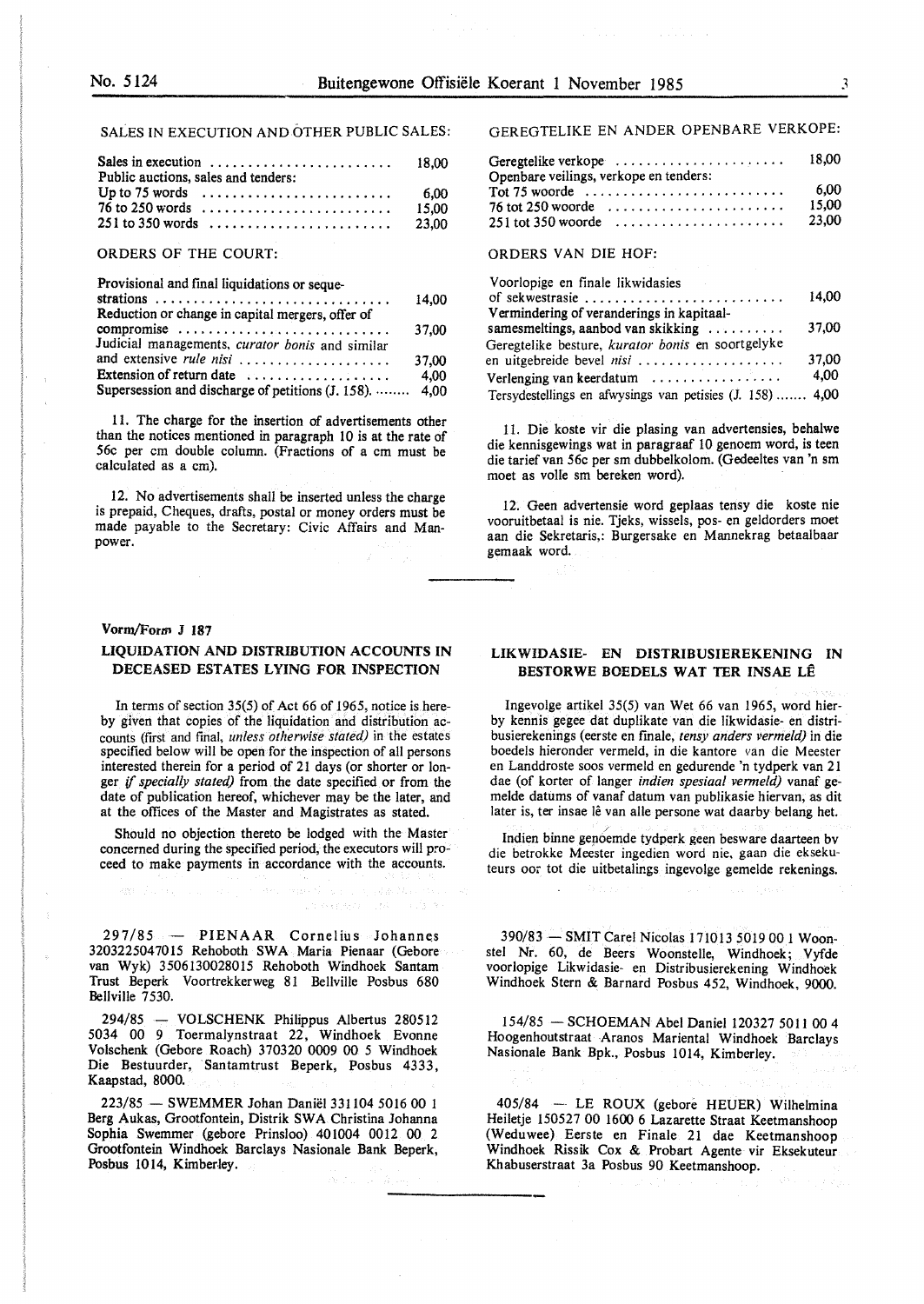## **Vorm/Form J 193**

#### **NOTICE TO CREDITORS IN DECEASED ESTATES**

All persons having claims against the estates mentioned below are hereby called upon to lodge their claims with the executors concerned, within 30 days (or otherwise as indicated) calculated from the date of publication hereof. The information is given in the following order: Estate number, surname and christian names, date of birth, identity number, last address, date of death; surviving spouse's names, surname date of birth and identity number; name and address of executor or authorised agent, period allowed for lodgement of *claims* if *other than 30 days.* 

404/85 - ARMANDO Jose (ook bekend as Zuzzu Almannu) Windhoek 30 Januarie 1962 Mags No. 76915255 **SP** 201 Bataljon, Omega 13 Junie 1985 Arthur Schiebler as genomineerde van Swatax Edms Bpk., Posbus 249, Windhoek, 9000.

350/85 - BROWN Ronald Romero Windhoek 27-1- 1947 470127 5021 003 Grootfontein, SWA *5* Augustus 1985 Valerie Ann Brown 19-03-1950 500319 0020 00 7 Barclays Nasionale Bank Beperk, Posbus 1014, Kimberley 8300.

> 390/85 GEBSER Anna Maria Windhoek 8.3.1892 Katholieke Hospitaal, Usakos 1-9-1985 F.M. Oehl Trust Posbus 2126, Clareinch 7740.

#### **KENNISGEWING AAN KREDITEURE IN BESTOR-WE BOEDELS**

Alie persone wat vorderinge het teen die boedels hieronder vermeld, word hierby versoek om hul vorderinge by die betrokke eksekuteurs en binne 'n tydperk van 30 dae (of andersins soos aangedui) gereken vanaf die datum van publikasie hiervan in te lewer. Die inligting word verstrek in die volgorde: Boedelnommer, familienaam en voorname, geboortedatum, persoonsnommer, laaste datum, familienaam, geboortedatum en persoonsnommer; naam en adres van eksekuteurs of gemagtigde agent, tydperk toegelaat vir lewering van vorderings *indien anders as 30 dae.* 

376/85 - JORDAAN Wynand Coenraad Jacobus 24 Junie 1932 320624 5005 00 4 Akwamarynstraat 27, Windhoek 1 Augustus 1985 Heila Magdelena Jordaan (gebore van Rensburg) 2 Desember 1934 341202 0100 15 1 Die Bestuurder, Santamtrust Beperk, Posbus 4333, Kaapstad, 8000, (Eksekuteur).

114/85 - SCHIERI-LARTZ Joseph Windhoek 12-1- 1913 130112 01 0006 6 Nonidas Swakopmund P.O. Box 6 Swakopmund 8-9-1984 P.G.L. Stiemert P.O. Box 3386 Windhoek.

## **Vorm/Form 2**

#### **MEETING OF CREDITORS IN SEQUESTRATED ESTATES OR COMPANIES BEING WOUND UP**

Pursuant to section 41 and 42 of the Insolvency Act, 1936, section 179 and 182 of the Companies Act, 1926, and section 339 and 366 of the Companies Act, 1973, notice is hereby given that a meeting of creditors will be held in the sequestrated estate or companies being wound up mentioned below, indicating the number of estate/company: the name and description of estate/company; the date, hour and place of meeting and the purpose of meeting.

Meetings in a place in which there is a Master's Office, will be held before the Master; elsewhere they will be held before the Magistrate.

W23/84 - Entertainment Enterprises (Pty) Ltd. (In Liquidation) Wednesday, 13 November 1985 at 10h00 at the office of the Master of the Supreme Court Windhoek Special Meeting of Creditors for proof of further claims I.R. McLaren Liquidator Investment Trust Co. (Pty) Ltd. P.O. Box 21204 Windhoek.

W1/85 - Insolvent Estate H.J. Visser Wednesday, 13 November 1985 at 10h00 at the office of the Master of the Supreme Court Windhoek Special Meeting of Creditors for proof of further claims I.R. McLaren Trustee Investment Trust Co. (Pty) Ltd. P.O. Box 21204 Windhoek.

#### **BYEENKOMS VAN SKULDEISERS IN GESEK-WESTREERDE BOEDELS OF MAATSKAPPYE IN LIKWIDASIB**

(1) Advisor Again (1997) 41-42

Ingevolge artikels 41 en 42 van die Insolvensiewet, 1936, artikels 179 en 182 van die Maatskappy,wet, 1926, en artikels 339 en 336 van die Maatskappywet, 1973, word hierby kennis **gegee** dat 'n byeenkoms van skuldeisers in die **gesek**westreerde boedels of maatskappye in likwidasie hieronder vermeld, gehou sal word met aanduiding van die nommer van boedel/maatskappy; die naam en beskrywing van boedet/maatskappy; die datum, uur en plek van byeenkoms en die doe! van byeenkoms.

In 'n plek waarin 'n kantoor van 'n Meester is, word die byeenkoms voor die Meester gehou en in ander plekke voor die Landdros.

W13/85 - Insolvent Estate A. Lubbe Wednesday 13 November 1985 at 10h00 at the office of the Master of the Supreme Court Windhoek Special Meeting of Creditors for proof of further claims I.R. McLaren Trustee Investment Trust Co. (Pty) Ltd. P.O. Box 21204 Windhoek.

W24/84 - E. Hälbich (Pty) Ltd. (In Liquidation) Wednesday 13th November 1985 at IO a.m. before the Master of the Supreme Court Further proof of claims. Dr. O.F.C. Herrigel Security Trust SWA (Pty) Ltd. P.O. Box 3599 Windhoek 9000.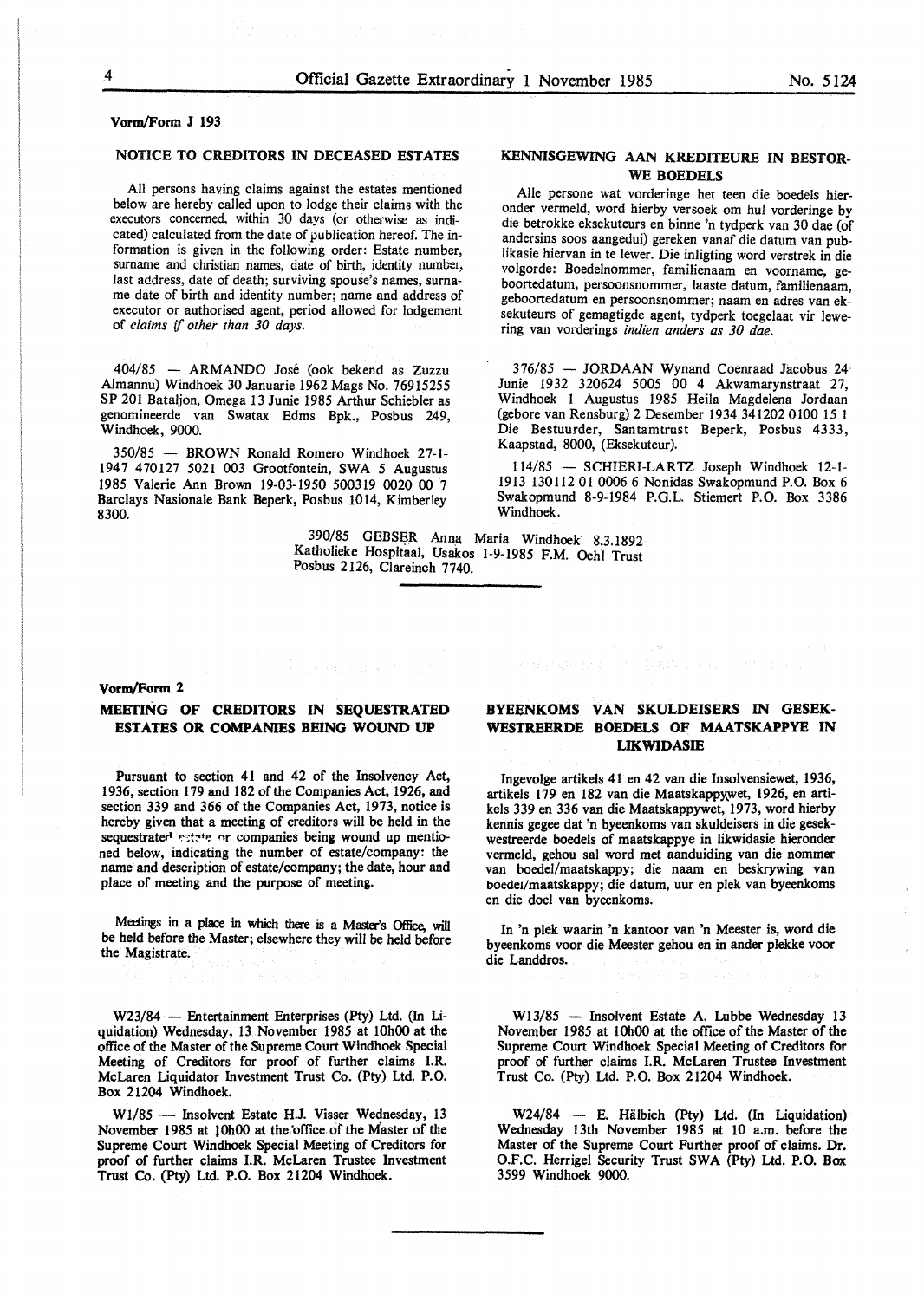#### **Vorm/Form J 29**

#### **FIRST MEETINGS OF CREDITORS, CONTRIBU-TORIES, MEMBERS OR DEBENTURE-HOLDERS OF SEQUESTRATED ESTATES, COMPANIES BEING WOUND UP OR PLACED UNDER PROVISIONAL JUDICIAL MANAGEMENT**

The estates and companies mentioned below having been placed under sequestration, being wound up or having been placed under provisional judicial management by order of the Supreme Court of South Africa, Masters of the Supreme Court hereby given notice, pursuant to section  $17(4)$  and 40(1) of the Insolvency Act, 1936, section 119(3), 125 (I) and *196bis* (4) of the Companies Act, 1926, and sec-tions 356(1), 364(1) and 429 of the Companies Act, 1973, that first meeting of creditors, contributories, members or debenture-holders of the said estates or companies will be held on the dates and at the times and places mentioned below, for proof of claims against the estates or companies, the election of trustees, liquidators or judicial managers or managers or provisional judicial managers or for the purposes referred to in section 364 or 431 of Act 61 of 1973, as the case may be.

Meetings in a place in which there is a Master's office, will be held before the Master; elsewhere they will be held before the Magistrate.

#### **EERSTE BYEENKOMSTE VAN SKULDEISERS, KONTRIBUANTE, LEDE OF SKULDBRIEFHOUERS VAN GESEKWESTREERDE BOEDELS, MAATSKAP-PYE IN LIKWIDASIE OF ONDER VOORLOPIGE GEREGTELIKE BESTUUR**

Nademaal die boedels of maatskappye hieronder vermeld op las van die Hooggeregshof van Suidwes-Afrika gesekwestreer, gelikwideer of onder voorlopige geregtelike bestuur geplaas is, word hierby deur die Meesters van die Hooggeregshof ingevolge artikels 17(4) en 40(1) van die Insolvensiewet, 1936, artikels 119(3), 125(1) en 196bis(4) van die Maatskappywet, 1936, 1926, en artikels 356(1), 364(1) en 429 van die Maatskappywet, 1973, kennis gegee dat 'n eerste byeenkoms van skuldeisers, kontribuante, lede of skuldbriefhouers van genoemde boedels of maatskappye op die datums, ure en plekke hieronder vermeld, vir die bewys van eise teen die boedels of maatskappye, die verkiesing van kurators, likwidateurs of geregtelike bestuurders of bestuurders of voorlopige geregtelike bestuurders, of vir die doeleindes bedoel in artikel 364 of 431 van Wet 61 van 1973, na gelang van die geval, gehou sal word.

In 'n plek waarin 'n kantoor van 'n Meester is, word die byeenkoms voor die Meester en op ander plekke voor die Landdros gehou. ,

W27/85 - Christoffel Henty van der Colf whda Tommy Bosch Sport & Mansuitrusters Swakopmund 24 September 1985 18 Oktober 1985 Hooggeregshof van Suidwes-Afrika 13 November 1985, 10h00, Meester van die Hooggeregshof P.Sak X13190, Windhoek SWA.

#### **Vorm/Form 297**

#### **NOTICE FOR ELECTION OF EXECUTORS AND/OR TUTORS.**

#### **ELECTION OF EXECUTORS AND TUTORS**

The Estates of the Persons mentioned in the subjoined Schedule being unrepresented, interested, parties are hereby given notice by the Master of the Supreme Court of South West Africa, that meetings will be held in several Estates at the dates, times and places specified, for the purpose of selecting some Person or Persons, for approval by the respective Master, as fit and proper to be appointed by them as Executors or Tutors, as the case may be.

Meetings in a town in which there is a Master's Office, will be held before the Master; elsewhere they will be held before the Magistrate.

 $N.B.$  - Items indicated by  $a^*$  on the left hand side, denote the election of a Tutor; otherwise an Executor is to be elected.

#### **KENNISGEWING VIR VERKIESING VAN EKSEKU-TEURS EN/OF VOOGDE**

#### **VERKIESING VAN EKSEKUTEURS EN VOOGDE**

Aangesien die Boedels van die Persone vermeld in onderstaande Bylae nie verteenwoordig is nie, word hierby deur Meesters van die Hooggeregshowe van Suid-Afrika aan belanghebbendes kennis gegee, dat byeenkomste ten opsigte van die verskillende Boedels op die datums, tye en plekke vermeld, gehou sal word met die doe! om 'n Persoon of Persone te kies vir goedkeuring deur die Meester as geskik en bekwaam om deur horn aangestel te word as Eksekuteurs of Voogde, na gelang van omstandighede.

In 'n stad waarin 'n Kantoor van 'n Meester is, word die byeenkoms voor die Meester gehou en in ander plekke voor die Landdros.

L.W. - Items aan die linkerkant moet 'n \* gemerk, dui aan die verkiesing van 'n Voog; andersins word 'n Eksekuteur **ge**kies.

291/85 Schwabe!, Hans Gunter 15/12/84 Master of the Supreme Court Windhoek 15/11/85 10h00 Windhoek **SWA.**  Master of the Supreme Court P.Bag X 13190 Windhoek **SWA.** '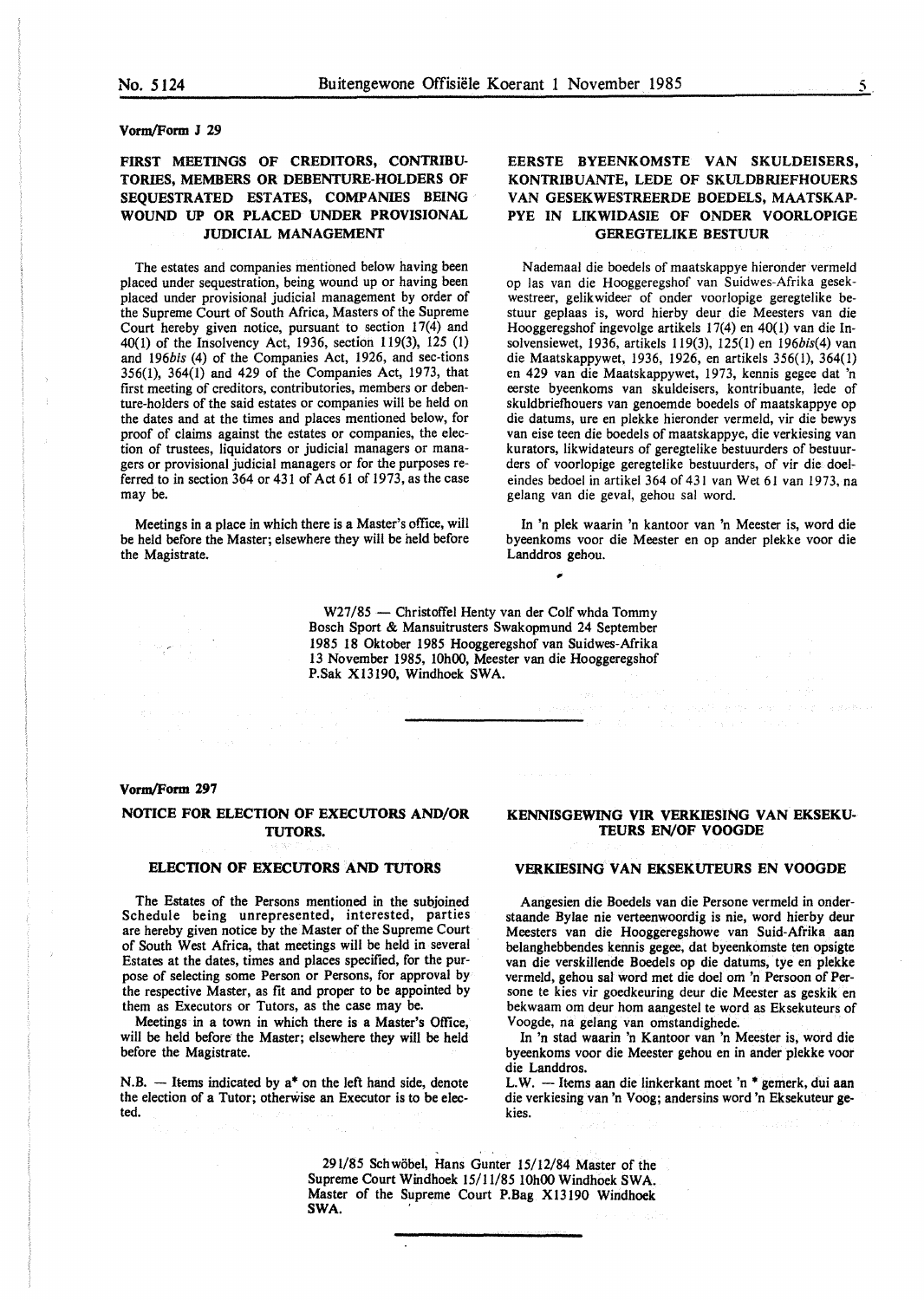#### Vorm J 295

#### **CURATORS AND TUTORS: MASTER AND NOTICES**

In terms of Section 75 of ACT 66 of 1965, Notice is hereby given of appointments of persons as curators or tutors by The Master or of the termenation of appointment in their respective capacity.

The information is furnished in that order: case number, person under guardianship, or minor, and addres; name and address of curator or guardian; or appomtment or termination thereof and date; Master of the supreme Court, Windhoek.

> Louw, Gobabis Dr. O.F.C. Herrigel, c/o Security Trust **SWA** (Pty) Ltd. P.O. Box 3599 Windhoek 9000.

#### **Vorm/Form 517**

#### **NOTICE TO CREDITORS IN DECEASED ESTATES**

All persons having claims against the estates specified in the schedule, are called upon to lodge their claims with the executors concerned within a period of 30 days (or otherwise as indicated) from the date of publication hereof.

Massmann Ursula Delia Bertha Gertrud J. 21/10/1911 111021 01 0003 8 Swakopmund 23/9/85 30 Windhoek SWA Standard Bank SWA Ltd. (Registered Commercial Bank) Trustee Branch P.O. Box 2164, Windhoek 9000.

Lind Gustaf Andrew William 18/12/1912 121218 5022 00 1 Windhoek 7/10/1985 Lind Roseline Maude 30 Windhoek SWA Standard Bank SWA Ltd. (Registered Commercial Bank) Trustee Branch P.O. Box 2164 Windhoek 9000.

#### **Vorm/Form 519**

#### **LIQUIDATION AND DISTRIBUTION ACCOUNT IN DECEASED ESTATE LYING FOR INSPECTION**

ふうほうしょうがく

In terms of section 35(5) of Act 66 of 1965 notice is hereby given that the liquidation and distribution account in the Estate specified in the Schedule will be open for inspection of all persons interested therein for a period of 21 days from the date of publication hereof (or otherwise as indicated) at the offices of the Master of the Supreme Court and Magistrate, as stated.

Should no objection thereto be lodged with the Master during the specified period, the Executor will proceed to make payment in accordance therewith.

369/85 PENDERIS Martin Luther. 221021 01 0013 2 Henties Bay First and Final 1/11/85 Windhoek Swakopmund Standard Bank SWA Bpk. (Geregistreerde Handelsbank) Trustee Tak Posbus 2164, Windhoek 9000.

#### **KURATORS EN VOOGDE: MEESTER EN KENNISGEWINGS**

Ingevolge Artikel 75 van Wet 66 van 1965 word hierby kennis gegee, van die aanstelling van persone as kurators of voogde deur die Meester, of van die beëindiging van aanstellings in sodanige hoedanigheid.

Die inligting word verstrek in die volgorde: Nommer van saak, persoon onder kuratele, of minderjarige, en adres: naam en adres van kurator of voog, of aanstelling of beeindiging daarvan, en datum: Meester van die Hooggeregshof. **SUIDWES-AFRIKA** 

261/82 - STEENKAMP, Maria Johanna Huis Deon

## **KENNISGEWING AAN KREDITEURE IN BESTOR-WE BOEDELS**

Alle persone wat vorderinge het teen die boedels in die bylae vermeld, word versoek om sodanige vorderings binne 'n tydperk van 30 dae (of andersins soos aangedui) vanaf die datum van publikasie hiervan by die betrokke eksekuteurs in te lewer.

370/85 - HOFNIE Simon Kalya 8/6/1948 480608 11 0012 8 Windhoek 25/8/1985 Hofnie Eva Navashekete 30 Windhoek SWA Standard Bank SWA Ltd. (Registered Commercial Bank) Trustee Branch P.O. Box 2164 Windhoek 9000.

Gous Pieter Faculin 2/12/1899 991202 5001 00 6 Windhoek 14/10/85 Gous Elizabeth Engela 30 Windhoek SWA Standard Bank SWA Ltd. (Registered Commercial Bank) Trustee Branch P.O. Box 2164, Windhoek 9000.

#### **LIKWIDASIE EN DISTRIBUSIEREKENING IN BE-STORWE BOEDEL WAT TER INSAE LÊ**

人名意英麦克里克利德 安全保留公司 经重新利润收益 建压

Ingevolge artikel 35(5) van Wet 66 van 1964 word hierby kennis gegee dat die Iikwidasie- en distribusierekening in die Boedel in die Bylae vermeld in die kantore van die Meester van die Hooggeregshof en Landdros soos vermeld vir 'n tydperk van 21 dae vanaf die datum van publikasie hiervan (of andersins soos aangedui) ter insae sal lê vir alle persone wat daarby belang het.

Indien geen besware daarteen by die Meester binne die gemelde tydperk ingedien word nie, sal die eksekuteur tot uitbetaling daarvolgens oorgaan.

353/85 - DELPORT Marguerite Irene Vivienne 120518 01 0001 0 Swakopmund Eerste en Finale 1/ 11/85 Windhoek Swakopmund Standard Bank SWA Bpk., (Geregistreerde Handelsbank) Trustee Tak Posbus 2164, Windhoek 9000.

337/85 - BRAND Joachim Paulus 230930 5011 00 2 Distrik Aranos Eerste en Finale Ongetroud 1/11/85 Windhoek Aranos Standard Bank SWA Bpk., (Geregistreerde Handelsbank) Trustee Tak Posbus 2164, Windhoek· 9000.  $\sim$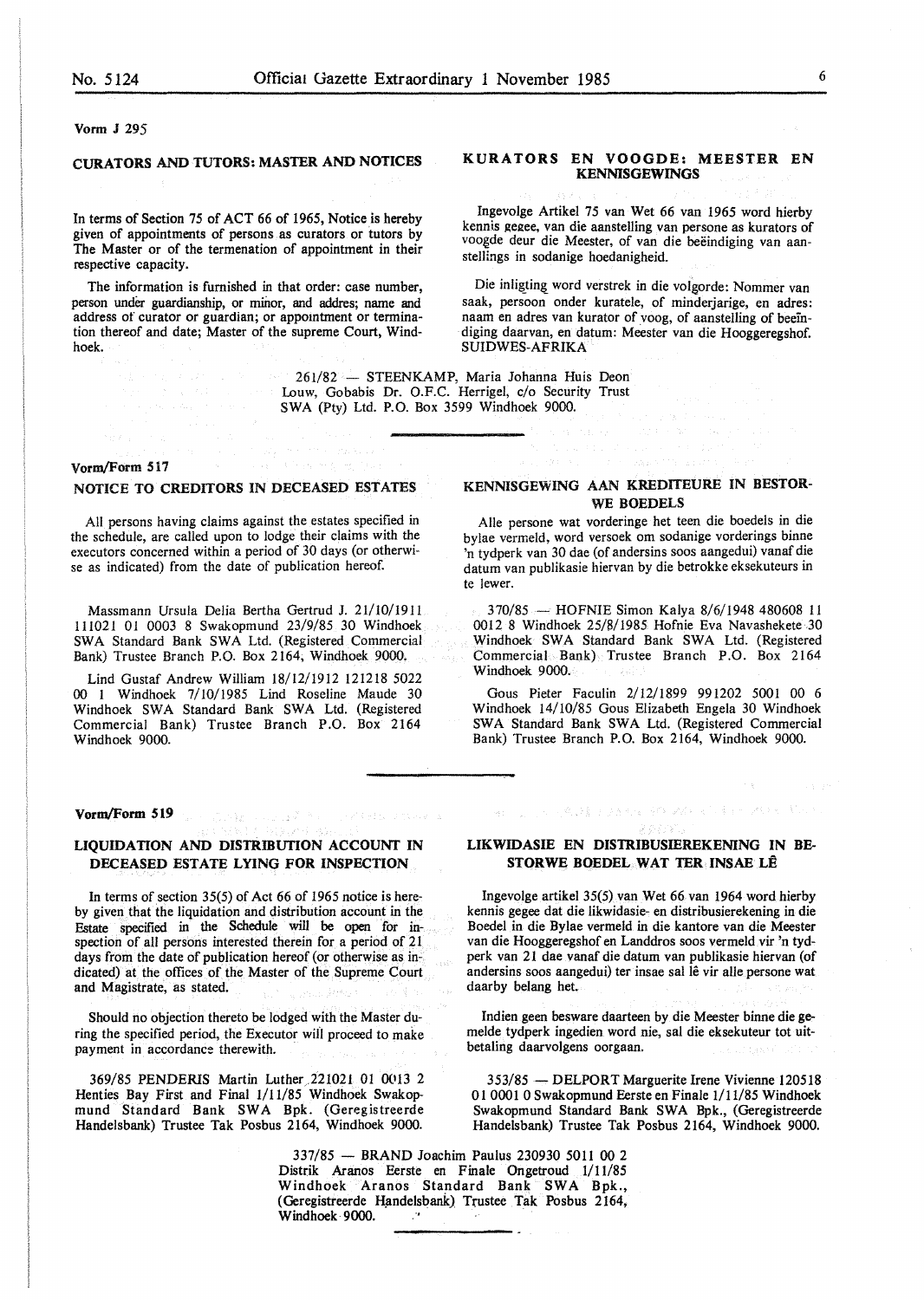#### **KENNISGEWING VAN VER KOOP VAN HANDELAARSBESIGHEID OOREENKOMSTIG ARTIKEL 34 VAN WET 24 VAN 1936**

**KENNIS** GESKIED HIERMEE ooreenkomstig Artikel 34 van Wet Nr. 24 van 1936 saamgelees met Artikel 16 van die Konsolidasie Ordonnansie betreffende Lisensies Nr. 13 van 1935 (soos gewysig) dat **ZACHARIAS** PETRUS BOOYSEN van voorneme is om die Algemene Handelaarsbesigheidlisensie te Erf Nr. 912, Kerkstraat, GOBABIS DORP, te verkoop en oor te dra aan JACOBUS COETZEE KOTZE wat die besigheid sal voortsit by dieselfde adres en onder die naam van MODERN FURNITURE vir sy uitsluitlike voordeel en rekening vanaf 13 Augustus 1985.

GEDATEER te GOBABlS op hierdie 14de dag van OKTOBER 1985.

#### **K.S. DANNHAUSER PROKUREUR VIR DIE PARTYE**  Posbus 210 GOBABIS.

#### **OORDRAG VAN LISENSIE**

**KENNIS** GESKIED HIERMEE dat na afloop van 14 (veertien) dae vanaf verskyning van hierdie Kennisgewing aansoek gedoen sal word by die Handelslisensiehof vir die distrik KEETMANSHOOP om oordrag van die Algemene Handelaar, Restaurant, Varsprodukte, Tabak (by kleinmaat), Patente medisyne en spuit- en mineraalwater Lisensie wat gehou is deur WILLEM FRANS LOSPER ten opsigte van die perseel en besigheid wat daarin gedryf word onder die naam WIMPY'S KAFEE te Erf 287, Krönlein Dorp, Keetmanshoop, aan LENA JOHANNA KISTING wie sodanige besigheid vir eie belang en rekening vanaf I Oktober 1985 dryf onder die naam WIMPY'S KAFEE.

#### **RISSIK COX** & **PROBART PROKUREURS VIR DIE PARTYE**

Khabuserstraat 3a Posbus 90 **KEETMANSHOOP**  9000

#### **KEETMANSHOOP**

16 Oktober 1985

#### **KENNISGEWING VAN OORDRAG VAN BESIGHEID**

Kennis geskied hiermee dat na veertien (14) dae vanaf plasing van hierdie Kennisgewing daar by die Handelslisensiehof vir die distrik van SWAKOPMUND, gehou te SWAKOPMUND, aansoek gedoen sal word vir die oordrag van die Handelslisensie tans gehou deur BAREND FRANCOIS VAN ZUL wat handeldryf onder die naam en sty! van MARINER BdTTLE STORE aan CHRISTINA WILHELMINA ANDERSON wat op dieselfde perseel en onder dieselfde naam vir haar eie rekening handel sal dryf.

ALDUS GEDAAN EN GETEKEN te SWAKOPMUND hierdie 2 lste dag van OKTOBER 1985.

**SWANEPOEL** & **KINGHORN Prokureurs vir Applikant**  Standard Bank Gebou **Kaiser** Wilhelm Straat **Posbus** 1455 **SWAKOPMUND 9000** 

#### IN DIE LANDDROSHOF VIR DIE DISTRIK VAN WINDHOEK

GEHOU TE WINDHOEK Saak No. 5714/85

In die saak tussen:-

DIE **RAAD VAN** DIE **MUNISIPALITEIT VAN WINDHOEK Eiser** 

en

#### **JULIUS BINDA Verweerder**

#### **KENNIS VAN VERKOPING IN EKSEKUSIE**

Ten uitvoering van 'n Vonnis gegee deur bogenoemde Agbare Hof, sal 'n Verkoping gehou word op 26 November 1985 te Erf No. 7952, Uitbreiding 18 Katutura om 10h30 vm van die volgende eiendom:-

Sekere Erf no. 7952, Uitbreiding 18, Katutura

WINDHOEK groot 399 vierkant meter, tesame met alle vaste verbeterings daarop, insluitende een twee-vertrek woonhuis.

#### **Voorwaarde van Verkoplng:**

- 1. Die verkoping is onderhewig aan die bepalings van die Landdroshofwet no. 32 van 1944, soos gewysig, en die eiendom word voetstoots verkoop, volgens bestaande titelakte.
- 2. Een-tiende van die koopprys sal onmiddellik na die verkoping betaal word, en die balans van die koopsom met 9% rente daarop teen oordrag, welke oordrag sonder versuim gegee sal word.
- 3. Die volgende verbeteringe is op die eiendom, alhoewel geen waarborg in die verband gegee word nie.

Een Twee-vertrek Woonhuis.

4. Die volledige verkoopsvoorwaardes sal uitgelees word ten tye van die verkoping en kan vooraf besigtig word by die Katutura kantore van Eiser, asook die kantoor van die Geregsbode, Windhoek.

**R. OLIVIER R. OLIVIER** & **KIE PROKUREURS VAN EISER**  Realmar Gebou h/v Leutwein & Bahnhofstrate Posbus 2198 WINDHOEK 9000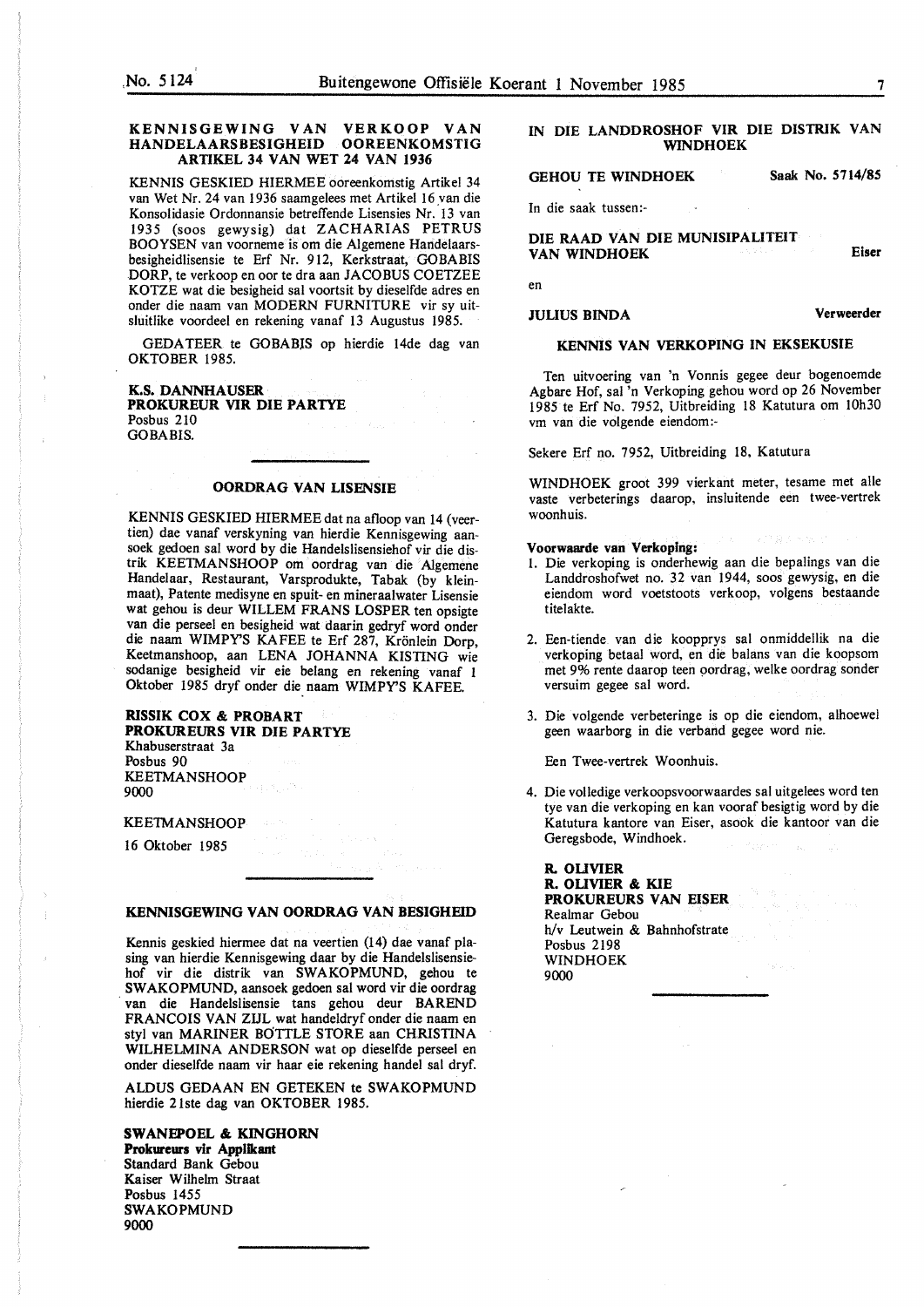#### IN DIE LANDDROSHOF VIR DIE DISTRIK VAN WINDHOEK

**GEHOU TE WINDHOEK Saak No.** *5115/85* 

In die saak tussen:-

**DIE RAAD VAN DIE MUNISIPAUTEIT VAN WINDHOEK Eiser** 

en

**B. SUNGER Verweerder** 

#### **KENNIS VAN VERKOPING** IN **EKSEKUSIE**

Ten uitvoering van 'n Vonnis gegee deur bogenoemde Agbare Hof, sal 'n Verkoping\_ gehou word op 26 November 1985 te Erf no. 7838, Uitbreiding 18, Katutura om 09h00 vm van die volgende eiendom:-

Sekere Erf No. 7838, Uitbreiding 18, Katutura,

WINDHOEK groot 281 vierkante meter tesame met alle vaste verbeterings daarop, insluitende een twee-vertrek woonhuis.

#### **VOORWAARDE VAN VERKOPING:**

- I. Die verkoping is onderhewig aan die bepalings van die Landdroshofwet no. 32 van 1944, soos gewysig, en die eiendom word voetstoots verkoop, volgens bestaande titelakte.
- 2. Een-tiende van die koopprys sal onmiddellik na die verkoping betaal word, en die balans van die koopsom met 9% rente daarop teen oordrag, welke oordrag sonder versuim gegee sal word.
- 3. Die volgende verbeteringe is op die eiendom, alhoewel geen waarborg in die verband gegee word nie:

#### EEN TWEE-VERTREK WOONHUIS

4. Die volledige verkoopsvoorwaardes sal uitgelees word ten tye van die verkoping en kan vooraf besigtig word by die Katutura kantore van Eiser, asook die kantoor van die Geregsbode, Windhoek.

**R. OUVIER R. OUVIER** & **KIE PROKUREURS VAN EISER**  Realmar Gebou h/v Leutwein & Bahnhofstrate Posbus 2198 Windhoek 9000.

#### IN **DIE LANDDROSHOF VIR DIE DISTRIK VAN WINDHOEK** .

#### **GEHOU TE WINDHOEK Saak No. 5713/85**

In die saak tussen:-

**DIE RAAD VAN DIE MUNISIPAUTEIT VAN WINDHOEK** 

en

#### **M.AMIRIU Verweerder**

#### **KENNIS VAN VERKOPING IN EKSEKUSIE**

Ten uitvoering van 'n Vonnis gegee deur bogenoemde Agbare Hof, sal 'n Verkoping gehou word op 26 November I 985 te Erf no. 7786, Uitbreiding 18, Katutura om 11h30 vm van die volgende eiendom :-

Sekere Erf no. 7786, Uitbreiding 18, Katutura

WINDHOEK groot 392 vierkante meter tesame. met alle vaste verbeterings daarop, insluitende een Twee-vertrek woonhuis.

#### **VOORWAARDE VAN VERKOPING:**

- I. Die verkoping is onderhewig aan die bepalings van die Landdroshofwet no. 32 van 1944 soos gewysig, en die eiendom word voetstoots verkoop, volgens bestaande titelakte.
- 2. Een-tiende van die koopprys sal onmiddellik na die verkoping betaal word, en die balans van die koopsom met 9% rente daarop teen oordrag, welke oordrag sonder versuim gegee sal word.
- 3. Die volgende verbeteringe is op die eiendom, alhoewel geen waarborg in die verband gegee word nie.

EEN TWEE-VERTREK WOONHUIS.

4. Die volledige verkoopsvoorwaardes sal uitgelees word ten tye van die verkoping en kan vooraf besigtig worq by die Katutura kantore van Eiser, asook die kantoor van die Geregsbode, Windhoek.

**R. OUVIER R. OUVIER** & **KIE PROKUREURS VAN EISER**  Realmar Gebou h/v Leutwein & Bahnhofstrate Posbus 2198 Windhoek 9000

**Eiser**